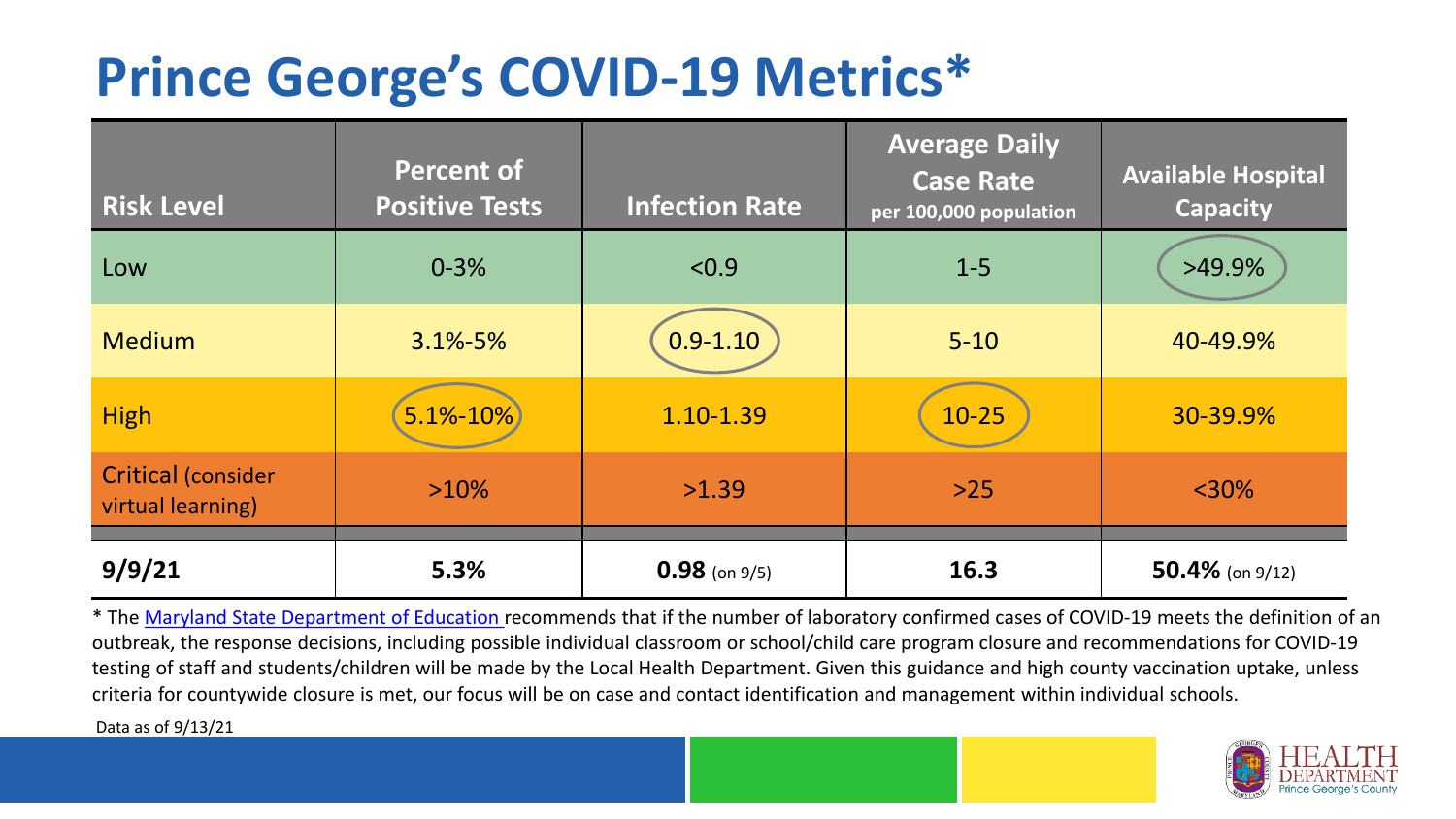# **COVID-19 Community Transmission and Vaccination**

Per the [CDC updated guidance for COVID-19 Prevention in K-12 Schools,](https://www.cdc.gov/coronavirus/2019-ncov/community/schools-childcare/k-12-guidance.html) vaccination is considered the leading prevention strategy for those who are eligible, and **Prince George's County exceeds the percentage of U.S. vaccinations for ages 12 and above**. The CDC also emphasizes using multiple prevention strategies together consistently, included universal indoor masking, as needed based on the level of community transmission and vaccine coverage.



\*County-specific data as of 9/13/21; all other data accessed on 9/13/21 at:<https://covid.cdc.gov/covid-data-tracker>

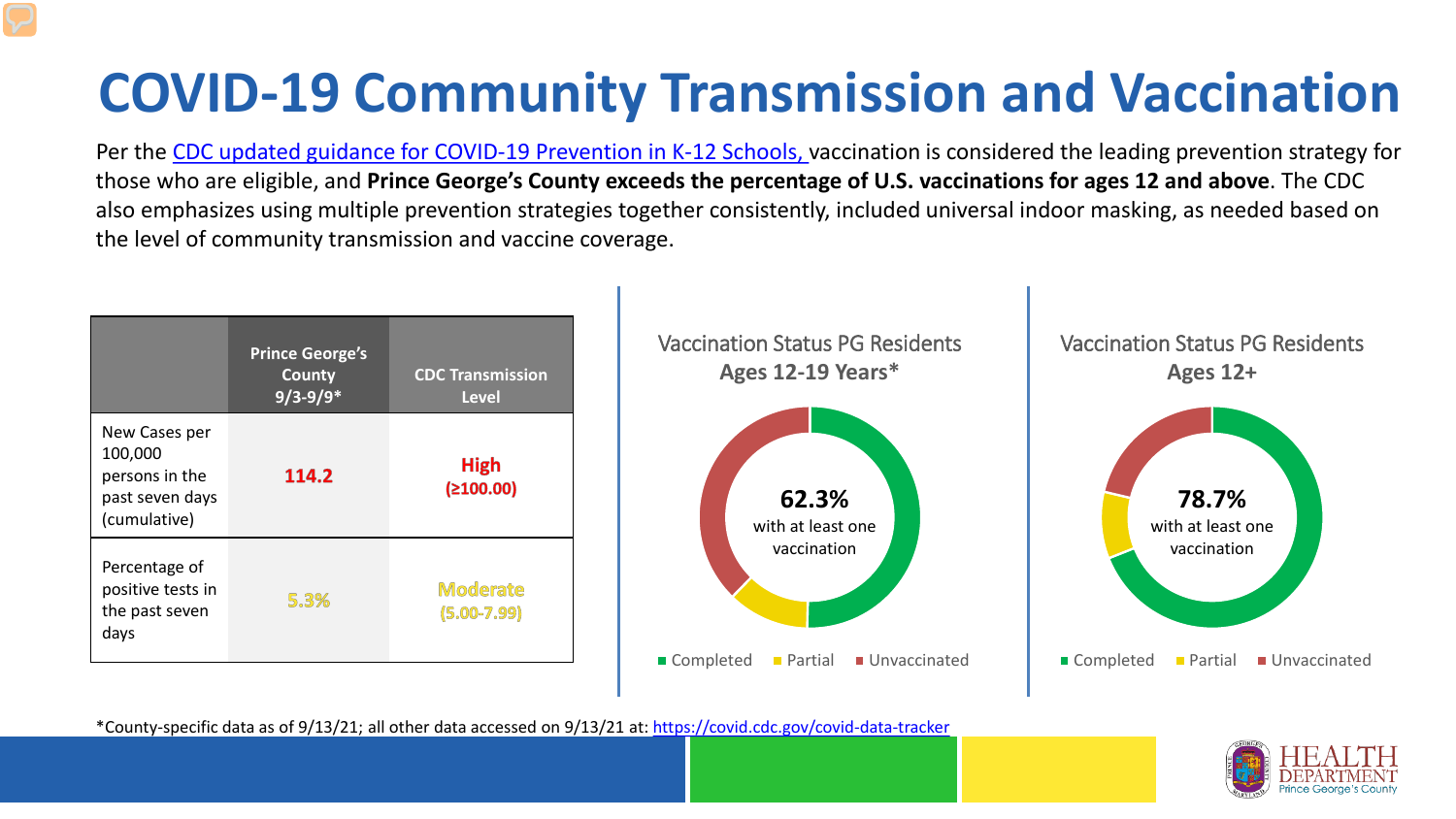### **Testing: Percent Positive** (past 7 days by test date)

The percent of tests returning as positive for county residents **was 5.3% in the middle of last week**.

6.4%  $6.2\%$   $6.3\%$   $6.3\%$   $6.3\%$   $6.2\%$   $6.0\%$   $6.0\%$   $6.0\%$   $6.0\%$   $5.9\%$   $5.7\%$  5.7% 5.7% 5.7% 5.7% 5.7% 5.7% 5.6% 5.6% 5.6% 5.6% 5.6% 5.4% 5.4% 5.5% 5.5% 5.5% 5.5% 5.3% 5.3% 0.0% 1.0% 2.0% 3.0% 4.0% 5.0% 6.0% 7.0% 12-Aug 13-Aug 14-Aug 15-Aug 16-Aug 17-Aug 18-Aug 19-Aug 20-Aug 21-Aug 22-Aug 23-Aug 24-Aug 25-Aug 26-Aug 27-Aug 28-Aug 29-Aug 30-Aug 31-Aug 1-Sep 2-Sep 3-Sep 4-Sep 5-Sep 6-Sep 7-Sep 8-Sep 9-Sep

**Percent of Positive COVID-19 Tests by Date Collected** (as of 9/13/21)

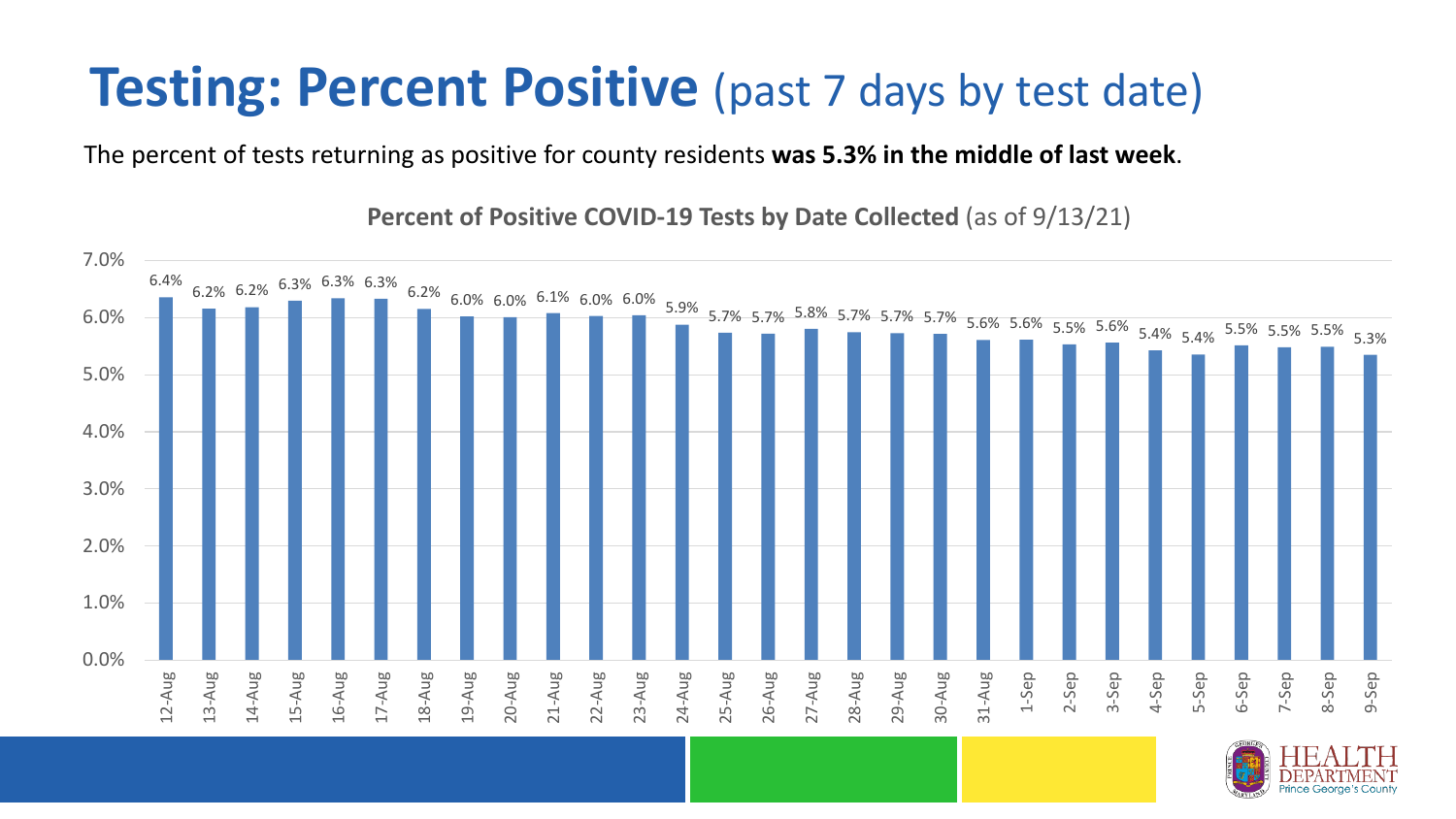## **Infection Rate for Prince George's County**



#### **Estimated by CovidActNow.org**

Accessed 9/13/2021. Each data point is a 14-day weighted average. Presented as the most recent seven days of data as a dashed line, as data is often revised by states several days after reporting.

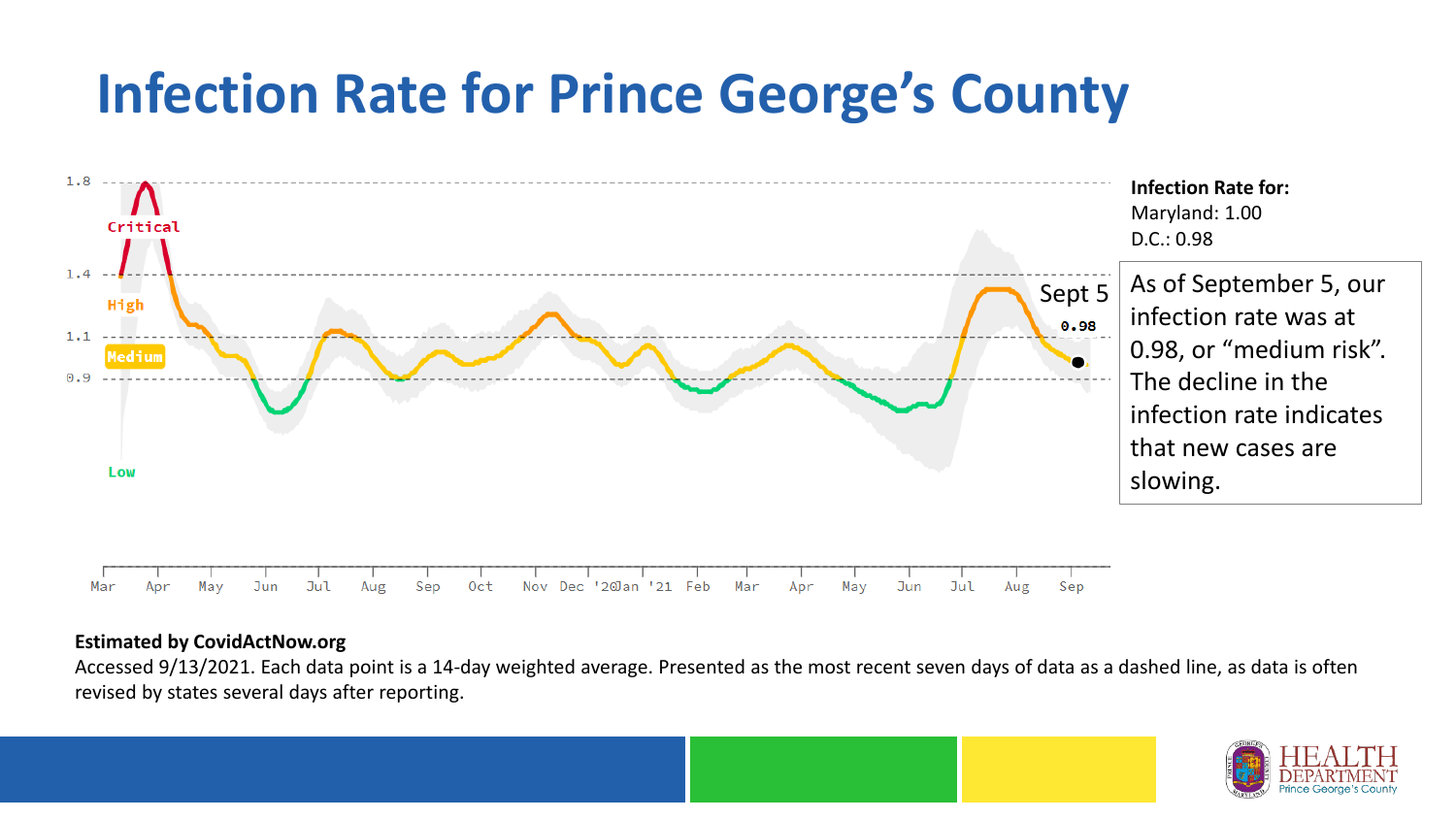### **Average Daily Case Rate** (7-day Average by test date)

**The daily case rate in the middle of last week was 16.3 new cases per 100,000 residents.** While this appears to be a decrease there is also a holiday effect of reduced testing and cases over the Labor Day weekend. We have remained "high risk" or above 10.0 since the end of July 2021.

**Average New COVID-19 Cases Per Day Per 100,000 Residents**

25.0